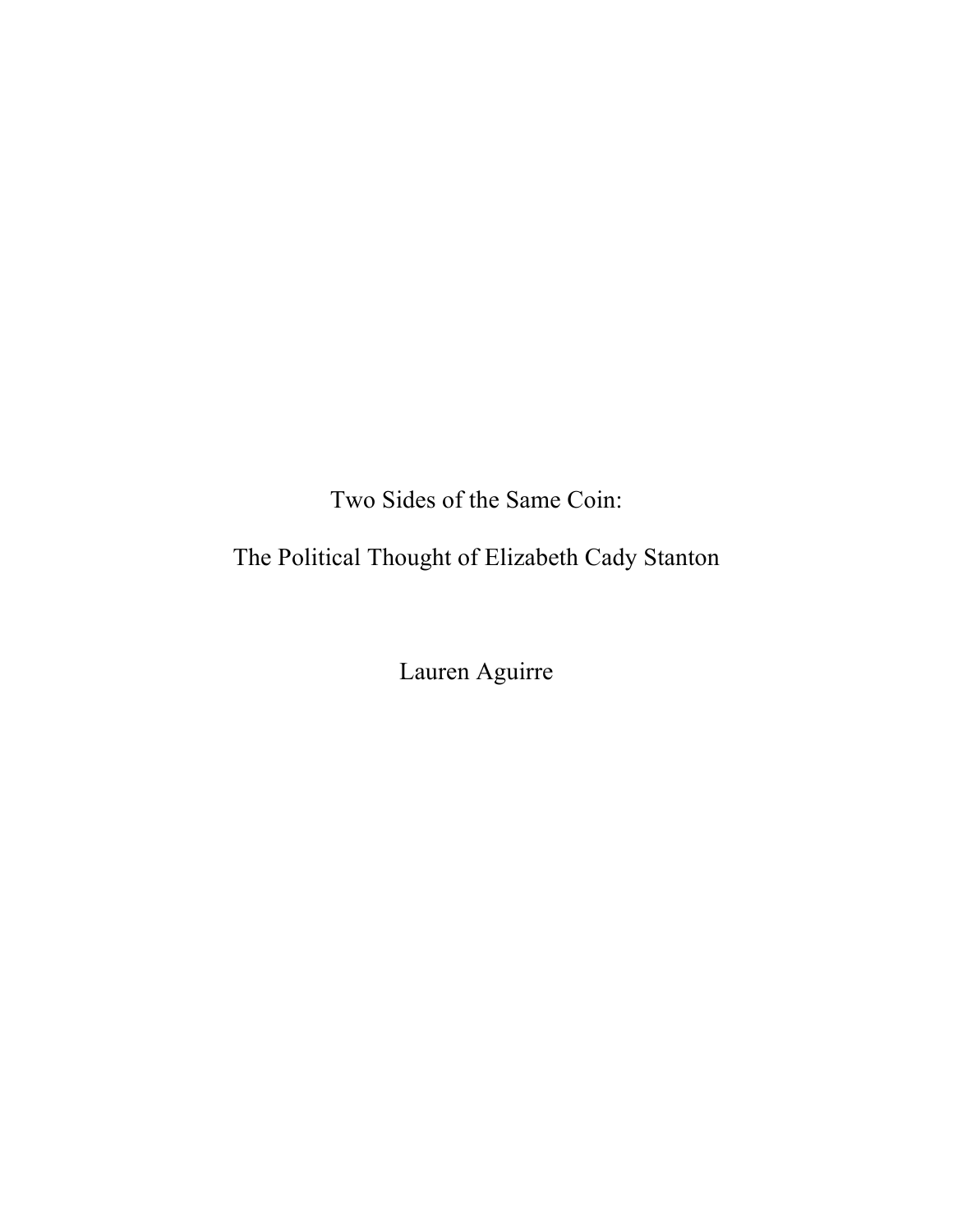#### **Abstract**

Elizabeth Cady Stanton is one of the most prominent and influential women's rights activists of the nineteenth century. While Stanton is considered one of the founders of the women's rights movement, she was not immune to influence from outside sources. I aim to assess and answer the question: How much was Stanton influenced by her personal and political environment? Examining Stanton's influences is important to understanding the origins of her political thought and, by extension, the women's rights movement. I delve into Stanton's writings and speeches and then compare them to primary and secondary sources to determine Stanton's influences. Stanton follows traditional liberal thought by arguing that women should be treated as equal citizens and focusing her analysis on the individual. However, she strays from this in her conception of the role of government. While Stanton's ideas are firmly rooted in the liberal tradition, she also brings a new dimension of positive liberty to American political thought.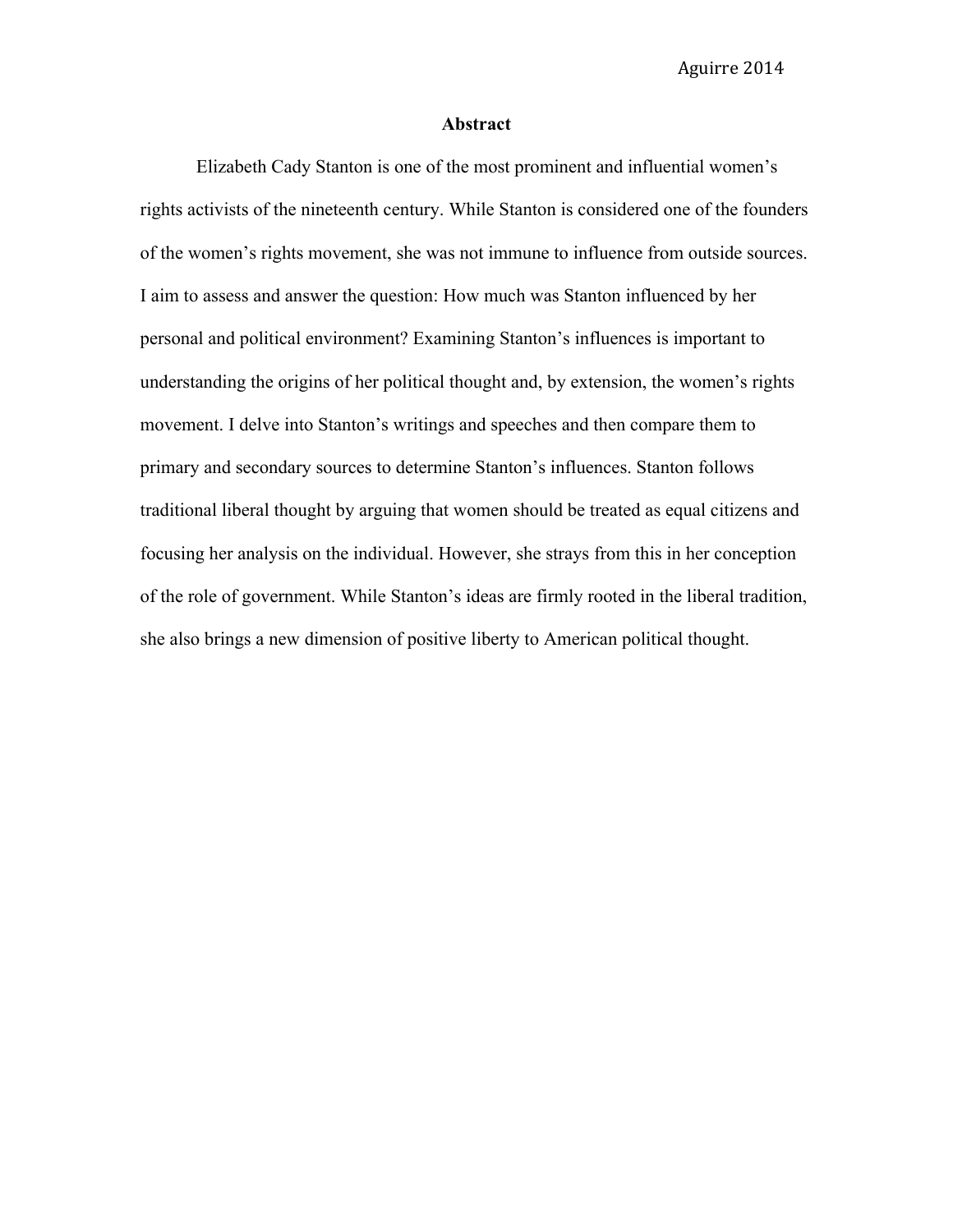#### **Introduction**

Elizabeth Cady Stanton is one of the most influential women's rights activists of the nineteenth century. However, Stanton was not immune to influence from outside sources. I aim to assess and answer the question: How much was Stanton influenced by her personal and political environment? Examining the origins of her political thought is crucial to understanding the beginning of the women's rights movement.

Stanton's "Declaration of Sentiments and Resolutions" will serve as the backbone of this analysis. The document was drafted at one of the first women's rights conventions in Seneca Falls, New York, and is arguably the beginning of Stanton's career as a women's rights advocate. Stanton's Declaration closely mirrors much of the rhetoric and structure found in the Declaration of Independence, allowing this document to serve as an outline of grievances and goals for the women's rights movement. Even in her later writings, Stanton never strays far from the points laid out in this founding document and continues to expound upon them.

While Stanton's ideas are firmly rooted in the liberal tradition, she brings a new dimension of positive liberty to American political thought. Interestingly, Stanton firmly argues both for negative and positive liberty in the pursuit of women's equality. She argues for negative liberty in regard to laws that discriminate against women, stating that the government should treat women as full citizens of the Republic as dictated by the U.S. Constitution. On the other hand, she also argues for positive liberty in the social setting, claiming that simply making women equal in the eyes of the law will not end all discrimination. These two pieces of her argument both stem from the liberal tradition and are grounded in Stanton's political and personal environment.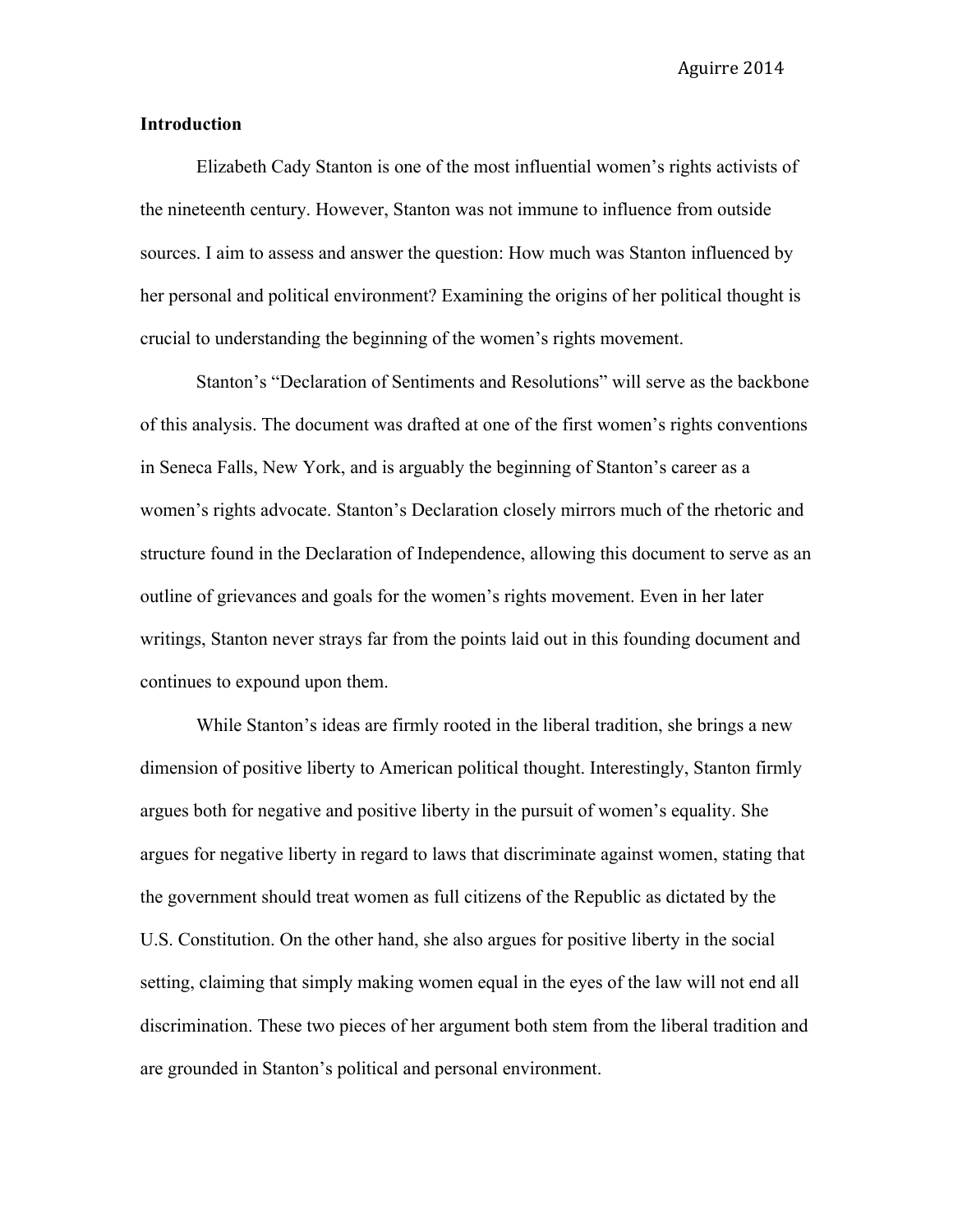# **Negative Liberty**

America's liberal tradition began with John Locke and the Founding Fathers. Both organize their political thought through the lens of the individual and both declare that people are given natural human rights. The Founders were primarily concerned with tyranny in government, and believed that liberty could only exist when the government stayed out of the people's lives. Stanton followed this train of thought in her campaign to secure women's rights. She believed women were already given equal rights as citizens under the U.S. Constitution and discriminatory laws against women should be repealed or overturned. The political, economic, and legal rights that Stanton wanted all call for a negative conception of liberty. This conception is directly in line with the political thought of the Founding Fathers.

#### *Political Rights*

Stanton was a strong supporter of women's representation in government, arguing most prominently for women's suffrage. She believed women were being denied their natural human rights by not having a voice in government. The U.S. Constitution guaranteed these political rights to all citizens and arbitrarily ensuring that only men received them deprived women of their liberty.

Stanton firmly states that women are equal to men for the same reasons stated in the Declaration of Independence, and therefore, women are being deprived of natural rights. The Declaration of Sentiments is essentially Stanton's revision of the Declaration of Independence with a new focus on women's rights. Stanton's Declaration states "that all men and women are created equal; that they are endowed by their Creator with certain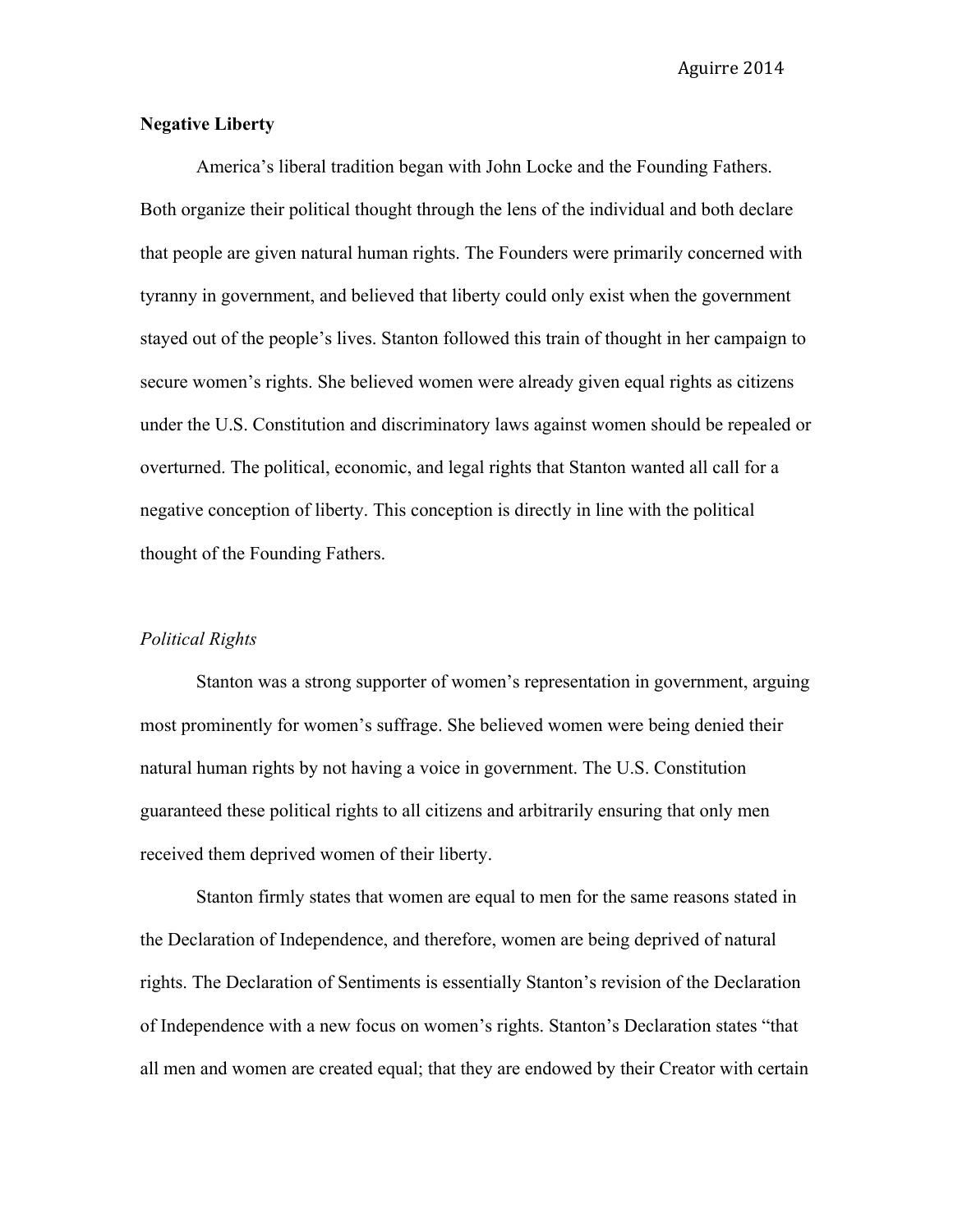inalienable rights" (Stanton 2010b). This is almost an exact replica of the original language in the Declaration of Independence, but with the noticeable addition of the word "women." Stanton cleverly uses her political context to make her point. By this time, the Declaration of Independence would have been cemented in the American consciousness. Men have had the right to vote for over a century while women were deferred to secondclass citizen status. By including women in the original rhetoric of the Declaration, Stanton shows that women have been present in American society well before this time, but have been left out of the political arena for no substantial reason. Stanton is making a bold statement for women's equality without bringing in any new political ideas. She is simply retreading the traditional liberal ideas set by Thomas Jefferson while ensuring that women are included – as, she believes, they should have been from the very beginning.

A facet of full citizenship is the right to vote, and Stanton makes similar arguments to Jefferson on this point as well. Stanton compares the struggle for women's suffrage to the Founding Father's similar struggles to lend credence to the women's rights movement. In the Declaration of Sentiments, Stanton writes, "Having deprived her of this first right of a citizen, the elective franchise, thereby leaving her without representation in the halls of legislation, he has oppressed her on all sides" (Stanton 2010b). Women are oppressed because they have no choice in representatives and, by extension, are blocked from contacting the legislature with policy ideas or concerns. Stanton states that voice in government is an essential part of citizenship and makes it seem absurd to deny anyone, even women, that right. The Founding Fathers faced similar problems with gaining fair representation under the English king. Jefferson writes in the Declaration of Independence, "He has dissolved Representative Houses repeatedly, for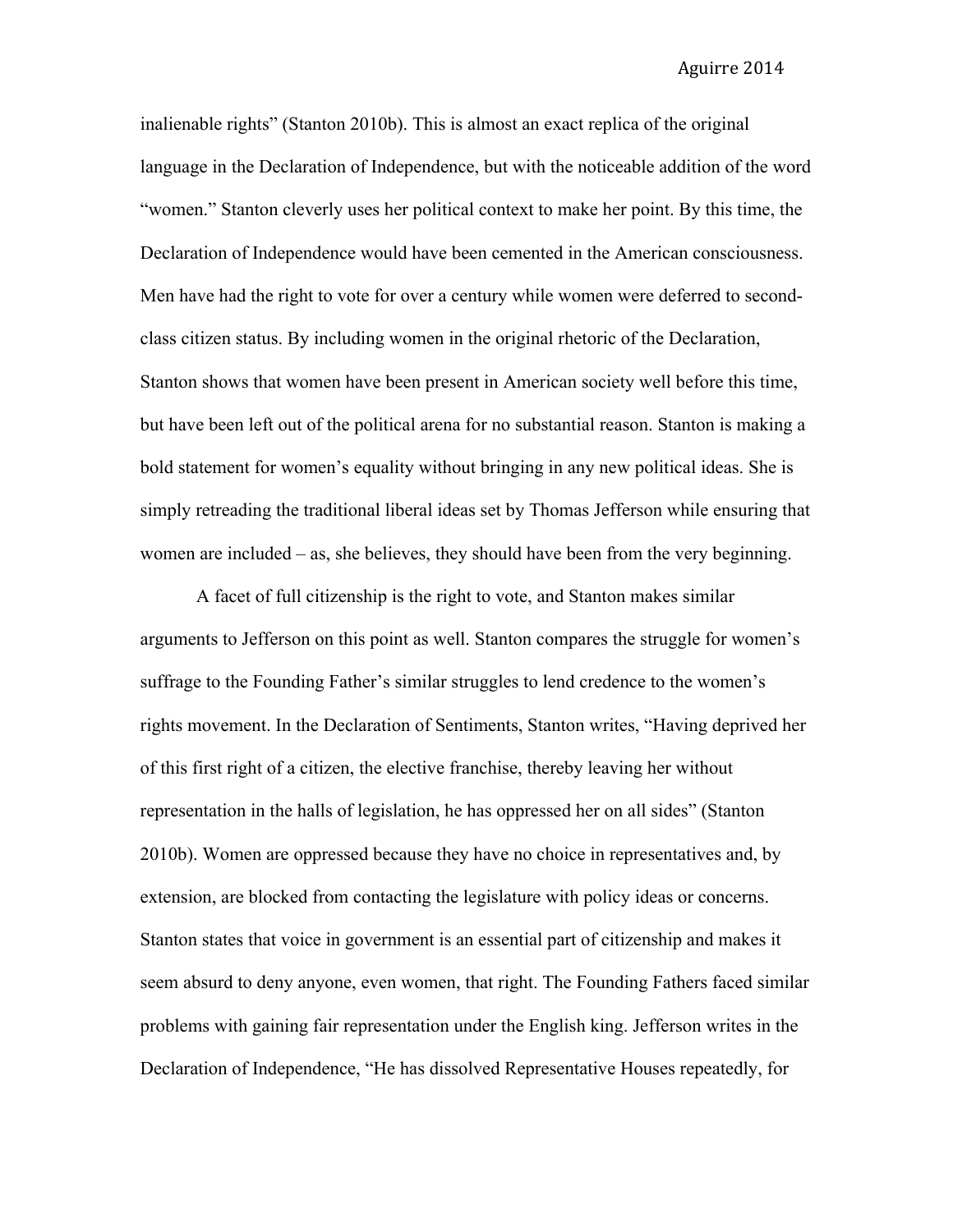opposing with manly firmness his invasions on the rights of the people. He has refused for a long time…to cause others to be elected" (Stamper 2011, 59). Jefferson argues that the king is infringing upon the rights of the people to have a voice in government. Jefferson states, similarly to Stanton, that this is a guaranteed right that cannot be infringed upon. Without an avenue to voice policy ideas and concerns, the colonies were just as voiceless in government as Stanton stated women were. Both Jefferson and Stanton faced tyranny and invasion of rights from the government, and sought to change that situation. Jefferson moved on to help found a government free of the king's rule while Stanton became a strong advocate for women's rights and suffrage. Through this subtle comparison, Stanton echoes the ideas of the Founding Fathers, giving the women's rights movement credibility within the American dialogue of her time.

Stanton viewed the right to vote under the guise of a negative conception of liberty. She believed women already had the right to vote under the laws of the United States, and securing and protecting this right was a basic function of the government. As stated previously, Stanton argued that men and women were equal under God, and, by extension, the U.S. government. In her Address to the New York State Legislature, Stanton states, "We ask no more than the poor devils in the Scripture asked, 'Let us alone.'" (Stanton 2010a). She is arguing for a limited national government, one that primarily serves to ensure and protect the rights of both men *and* women. This model is very close to the government the Founding Fathers created, with, of course, the exception of women as citizens. This laissez-faire approach to government requires negative liberty – freedom through lack of government intervention. Just as the Founding Fathers argued that they had natural rights and were equals under English law, Stanton states that women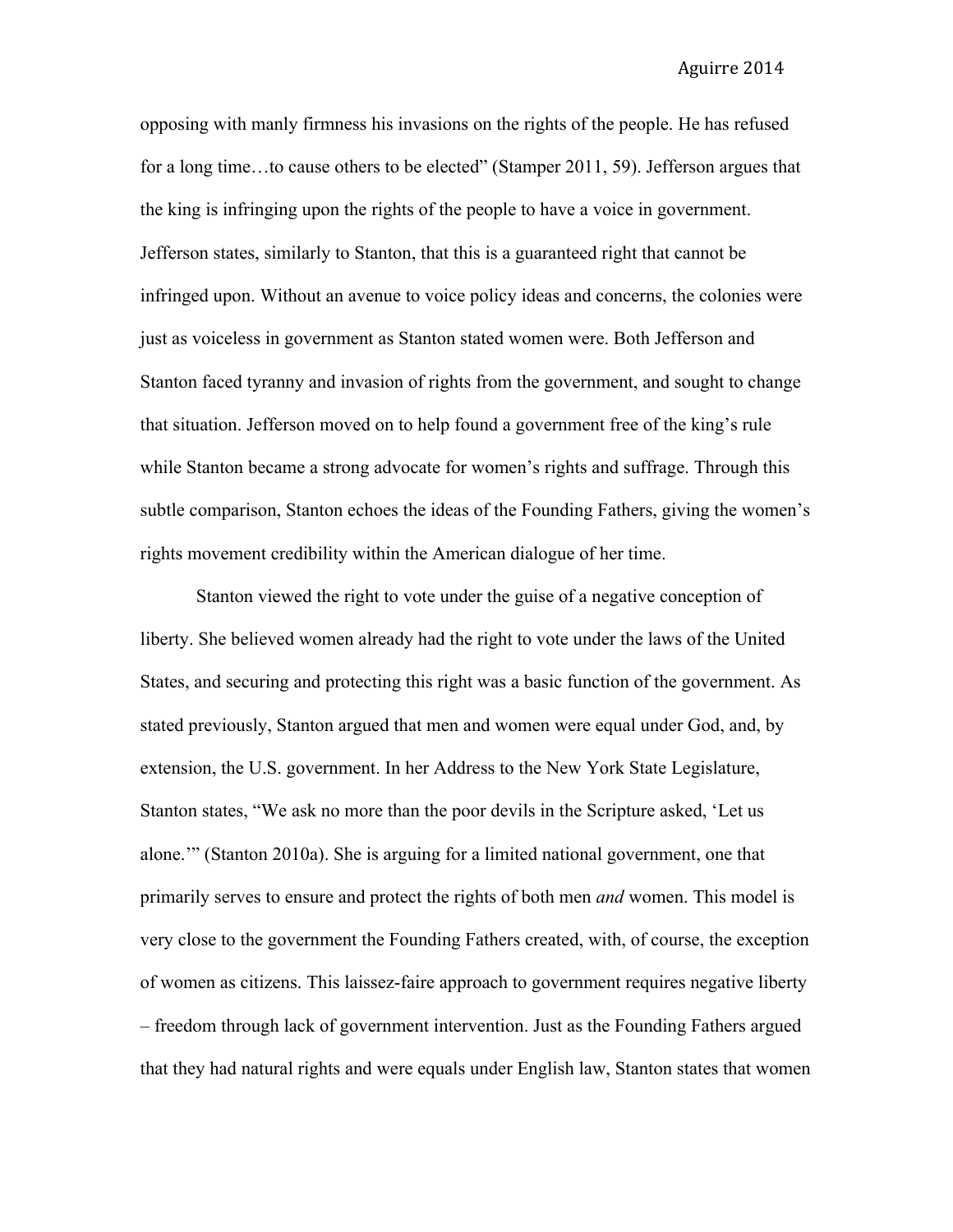should be afforded the same rights as men under the U.S. Constitution. In this instance, Stanton is fighting against governmental tyranny, pointing out that the national government is infringing upon the people's rights as citizens. Once the government takes a step back and allows women to be equals, women will be able to exercise their right to elective franchise freely and will have regained their liberty.

According to Stanton, women can only earn political equality to men through negative liberty. Once the government stops tyrannizing over its citizens, women will be able to step up as political equals to men. This train of thought closely echoes the arguments of the Founding Fathers, who fought for freedom from the king's tyranny over the colonies. With her conception of political freedom and negative liberty, Stanton brings nothing new to American liberalism.

#### *Economic and Legal Rights*

While Stanton is most known for her work to gain political equality for women, she also argued for certain economic and legal rights, which would ensure equality between men and women on these fronts as well as in the political realm. On these points, she also calls for negative liberty from the government, arguing for discriminatory laws to be repealed or overturned. In this manner, Stanton is still heavily influenced by liberal tradition the Founding Fathers set for future generations.

Stanton argued against restrictive laws that prevented women from holding property, whether single, married, or widowed. In the Declaration of Sentiments, Stanton writes, "He has compelled her to submit to laws, in the formation of which she had no voice…He has made her, if married, in the eye of the law, civilly dead" (Stanton, 2010b).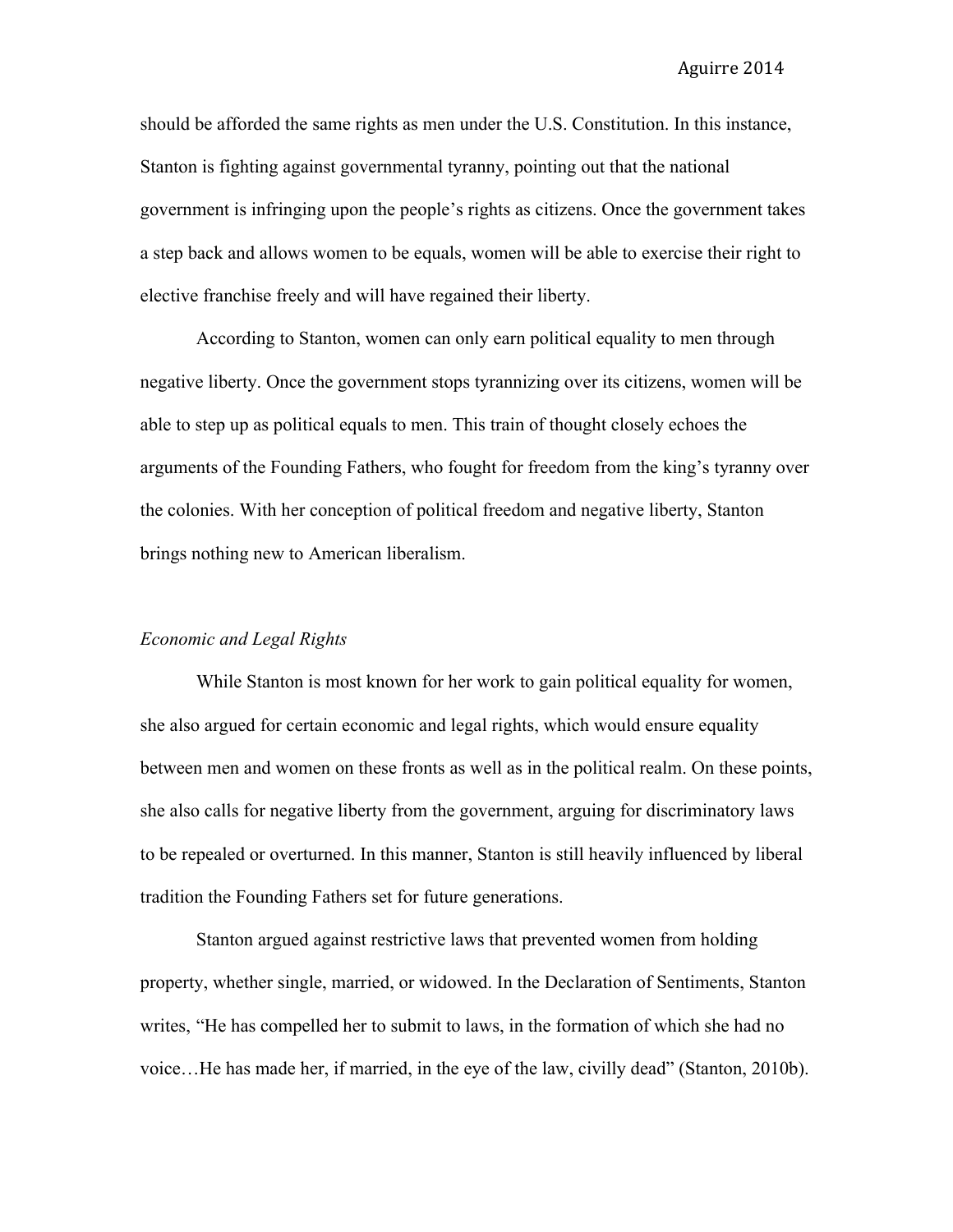This statement references the doctrine of coverture. This provision takes a married woman's legal existence and merges it with that of her husband's, therefore surrendering all individual legal rights the woman had before marriage to the man after marriage (Martinovich & Otto 1987, 271). Under this doctrine, a married woman has no legal identity. She cannot hold any property on her own, all property she did own prior to marriage goes to her husband, and she must rely on her husband to hold that property in her place. Stanton argues for this doctrine to be put out of practice on the grounds that it prevents women from achieving full and complete equality to men. Once again, Stanton is echoing America's liberal tradition in her argument. John Locke, a philosopher that heavily influenced the Founding Fathers, lists property among the basic rights that government should protect (Locke 1967). Furthermore, the U.S. Constitution's Bill of Rights expands upon this idea in the second, third, fourth, and fifth amendments, listing specific situations in which property rights should not be infringed upon without proper compensation to the owner (Stamper 2011, 26-29). Drawing upon these texts, Stanton argues that the doctrine of coverture is antiquated, restrictive, and tyrannical. Again, this is a situation that calls for a negative conception of liberty. Stanton, much like those that came before her, is arguing for the government to take a step back and allow women to be free to hold their own property while married.

This conception of negative liberty continues into Stanton's qualms with taxes. She discusses taxes on women in the Declaration of Sentiments. She writes, "After depriving her of all rights as a married woman, if single, the owner of property, he has taxed her to support a government which recognizes her only when her property can be made profitable to it" (Stanton, 2010b). Stanton speaks of government exploitation of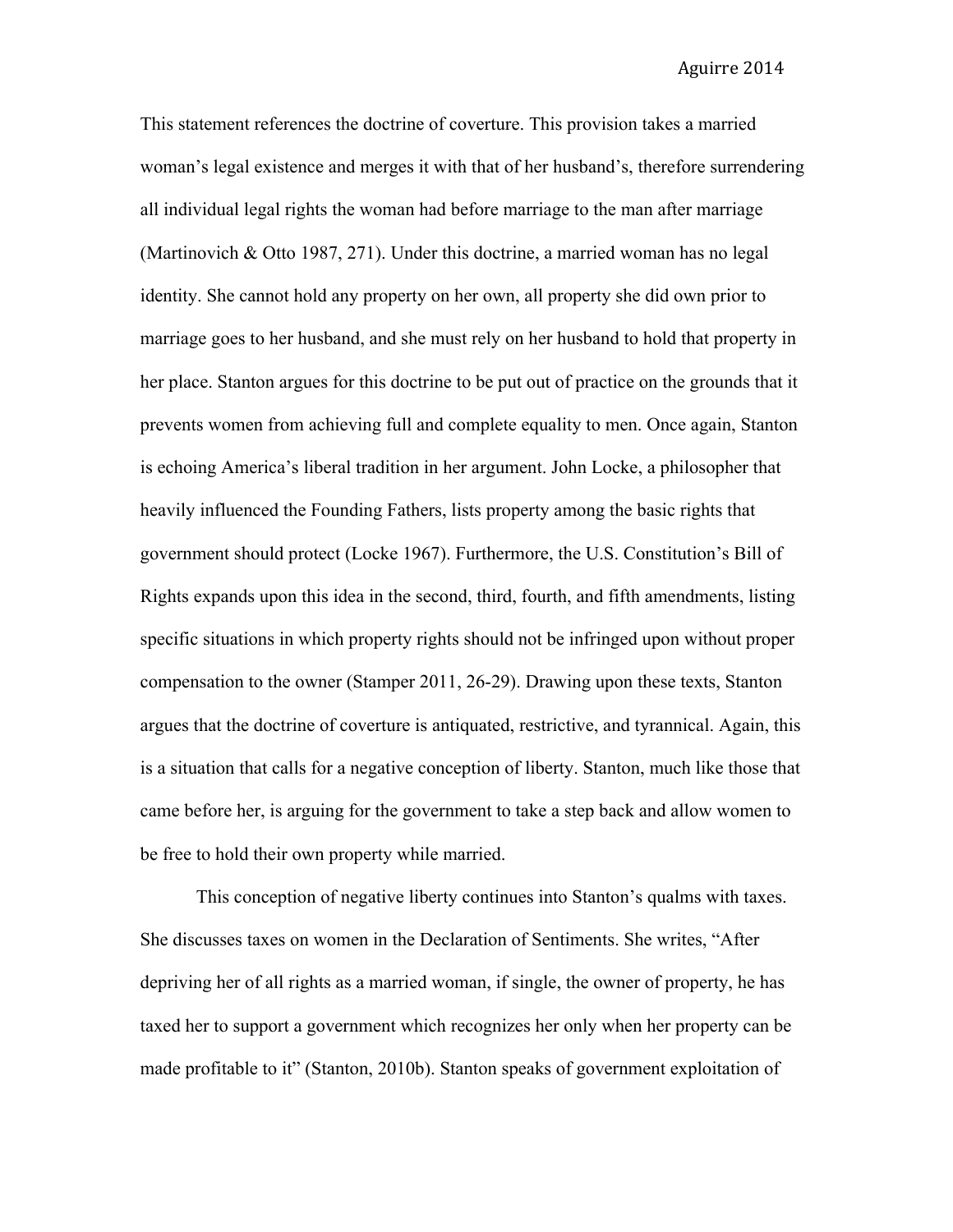property in this statement. Even though women cannot vote and have no control over elected representatives, their property is still taxed. Yet again, this situation mirrors what the Founding Fathers had faced prior to the American Revolution. In the Declaration of Independence, Jefferson lists the grievance: "For imposing Taxes on us without our Consent" (Stamper 2011, 59). Both the Founders and Stanton had no voice in the taxes that were imposed upon them, were outraged at the invasion of property rights, and therefore rebelled. While the Founders separated from the English government, Stanton and other women's rights activists worked through the existing government to change the laws of the land. Still, Stanton is following the liberal tradition with a negative conception of liberty. The government should not tax the people without the consent of its citizens. Stanton once again argues that the government should step back and allow the existing laws to take care of the conflict. Under the U.S. Constitution, women are equal to men and hold full citizenship, which includes the right to vote. With the right to vote, women can decide which taxes they will pay and which they will not. The taxationwithout-representation dilemma can only be solved with a negative conception of liberty, which falls directly in line with the liberal tradition.

Not only does her political influences lead her to these conclusions, but also her personal ones. By the time she drafted the Declaration of Sentiments, Stanton was herself married, and must have had personal experience with the doctrine of coverture and other property laws throughout her lifetime (Stanton 1971, 143). It is plausible to assume that she may have been frustrated with her lack of property rights in the context of marriage, and it was this frustration that pushed her to fight for them. While her ultimate argument on the subject reflects the ideas of traditional liberalism, her personal stake in the matter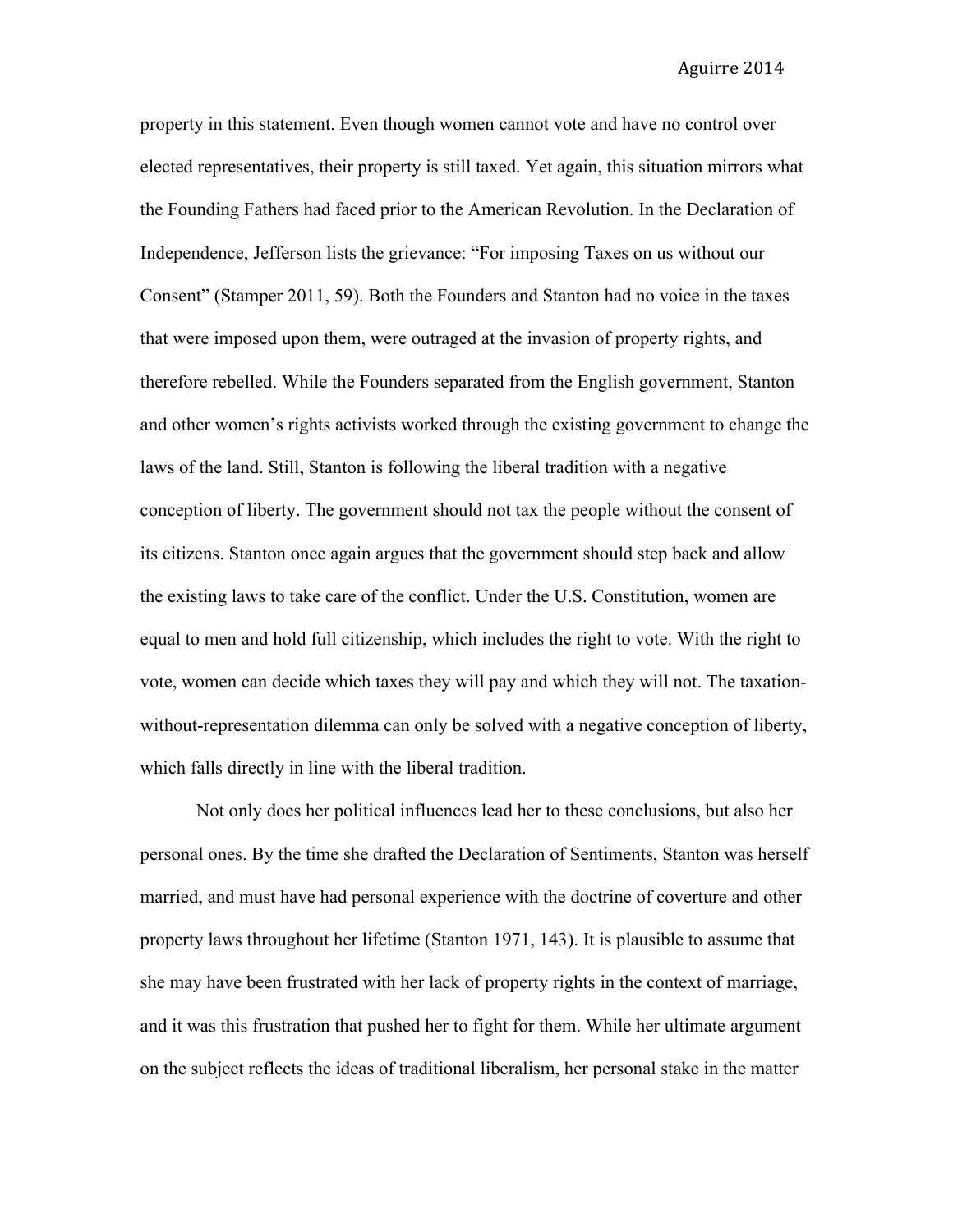offers a different take on fighting governmental tyranny. Elizabeth B. Clark states in her scholarly article that, "Women's formulations of their own rights were not echoes of the eighteenth century; their definition of liberty was more personal than that of the Founders" (Clark 1988, 905). There is some truth to Clark's assessment. While the Founding Fathers did have some personal stake in their fight against governmental tyranny, they had always had the rights they were asking for in the past. The Founders were fighting to regain the rights they had lost. On the other hand, Stanton and other women's rights activists were not in the same position. Instead of fighting for rights they had once held and lost due to the government, these activists are fighting for rights they had never been granted previously. This creates a layer of desperation and frustration that the Founders never had to deal with. Stanton and other women's rights activists of her time had a bit more at stake in their struggle than the Founders did. This frustration the women advocates carried around with them led to newer ideas within the context of liberalism. However, Stanton does not begin to shift from the traditional negative liberty strain of liberalism until she discusses the social equality that women deserve.

Stanton's views on economic and legal rights still reflect the liberal tradition in America. If the government just leaves its citizens alone, all of these conflicts will subside and these complaints will become obsolete. Once antiquated and needlessly discriminatory laws are dissolved, women will gain more legal rights. Additionally, once women are seen as full citizens under the law, they will have a say in which taxes will apply to them. With her thoughts on legal and economic rights, Stanton is still influenced by traditional liberalism and does not reshape it in any way.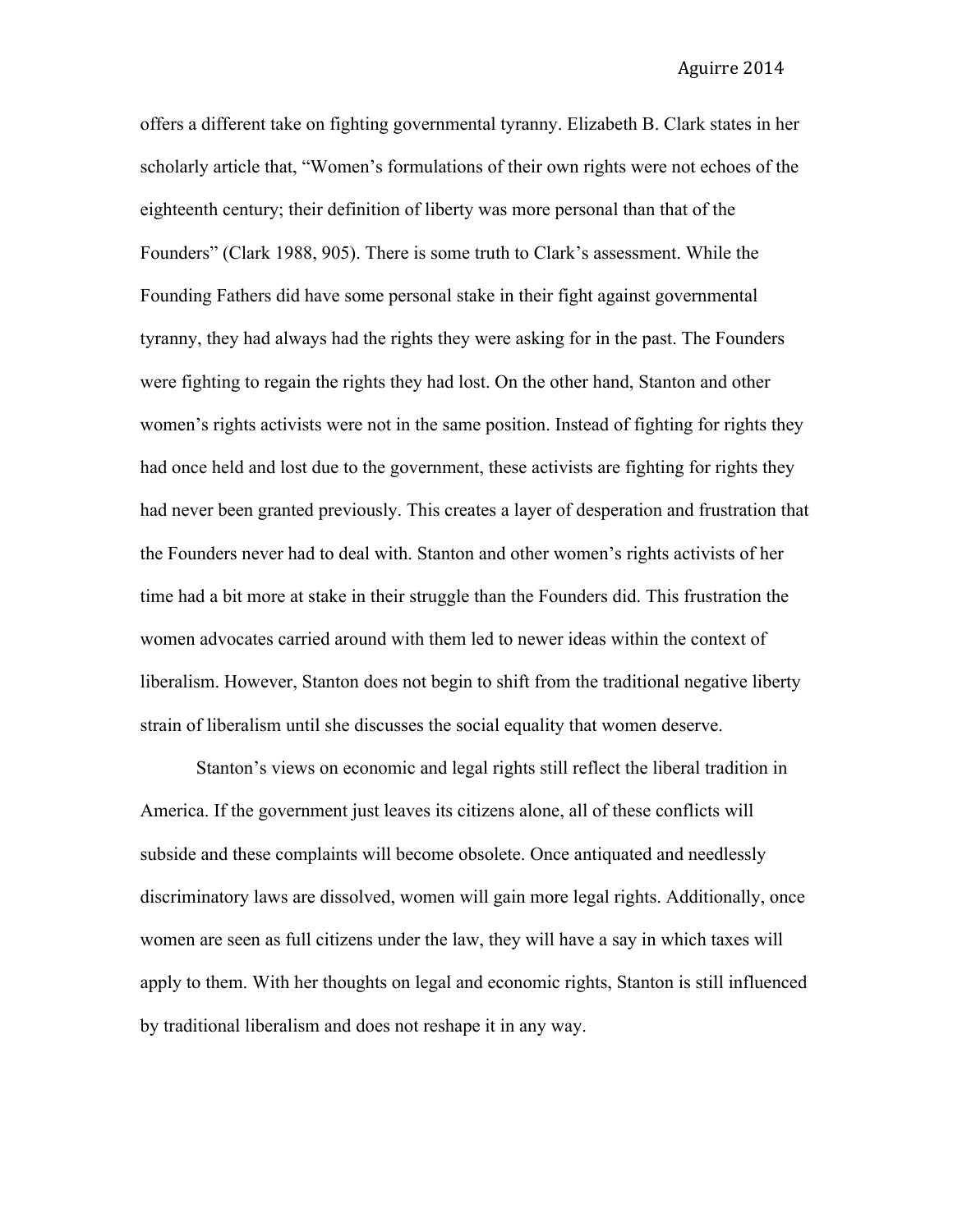## **Positive Liberty**

While Stanton does follow the liberal tradition set by the Founding Fathers for her arguments concerning political, legal and economic rights, she begins to break away from the negative conception of liberty when it comes to social rights. She becomes less concerned with tyranny by the government and more concerned with tyranny by other individuals. Stanton did believe that changing the laws of the United States would eventually change social values for the better, but that would be a slow-going process. Simply removing the discriminatory laws and accepting women as equals to men in the eyes of the law would not guarantee full equality in all aspects of life. When considering her arguments for equality in the social sphere, Stanton begins to move away from negative liberty to positive liberty – government involvement to ensure rights and create equality. With this, she brings a new layer to the liberalist tradition.

### *Social Rights in the Public Sphere*

While Stanton is greatly influenced by her political environment concerning her arguments for political, economic, and legal rights, she is heavily influenced by her personal experiences in her arguments for social rights. Stanton fights for women to join men in the public sphere in education, professional employment and public speaking. In her advocacy of social rights for women, Stanton adopts a positive conception of liberty to reshape the still-discriminatory social environment. While Stanton does break away from her traditionally liberal political environment with this conception, she is very influenced by her personal experiences.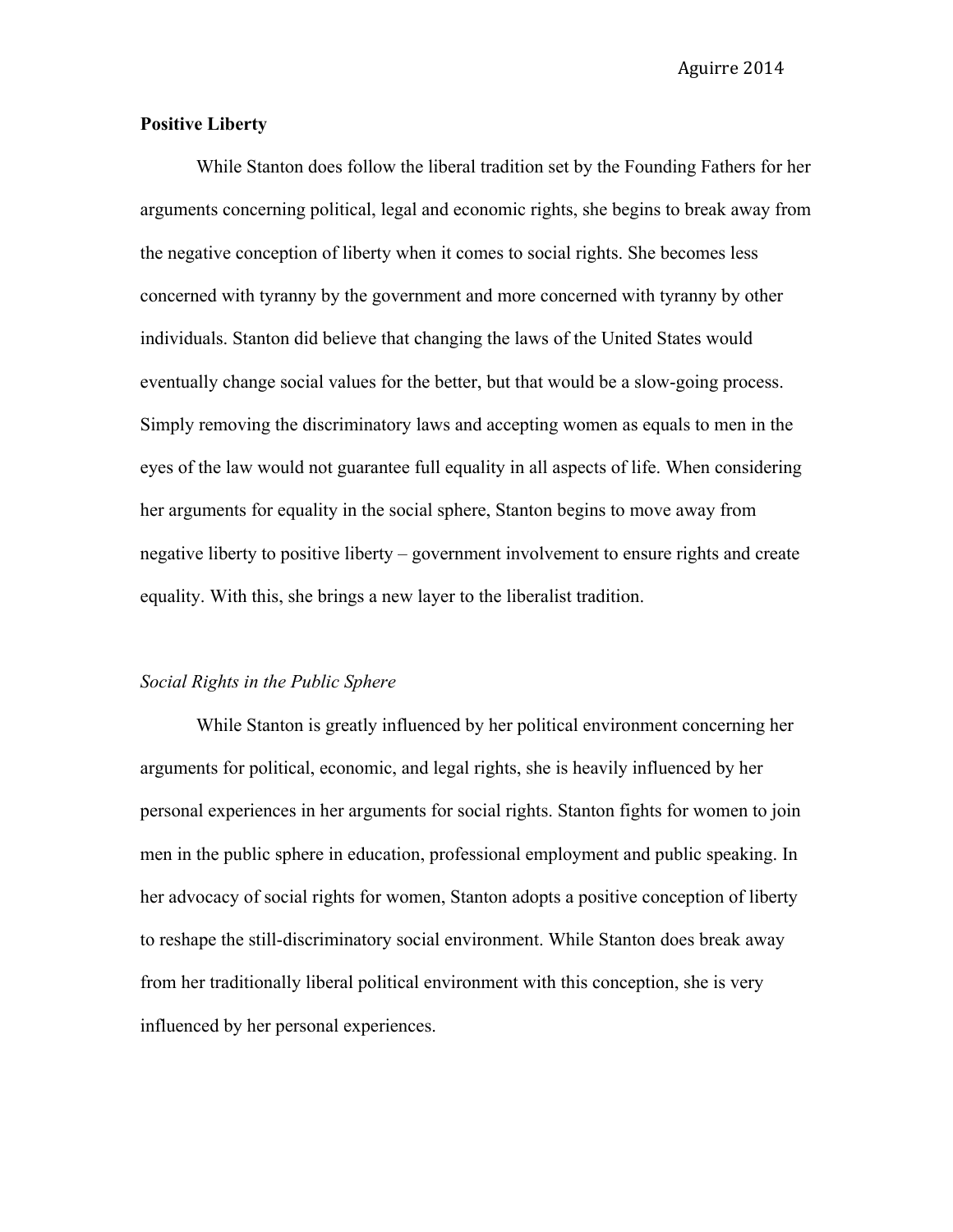Stanton advocated for women to break through the ideology of separate spheres and move into the public realm. Prudence Flowers defines separate spheres as: "the separation of the masculine and the feminine spheres (or the public and the private)" (Flowers 2006, 14). Women were confined to the private realm, put in charge of child rearing and household management. Conversely, men lived in the public realm, put in charge of earning money to support the family. Stanton was a strong advocate of women moving to the public sphere and joining men in the workplace. She believes "that it is time [women] should move into the enlarged sphere which her great Creator has assigned her" (Stanton 2010b). Stanton plans to move more women into the public sphere through higher education. With this education, women can earn careers in professional employment and work alongside men instead of staying at home with the family. While Stanton believes that the aforementioned reforms in the political and legal realms will eventually change societal attitudes, this slow shift in opinion is not enough. A positive conception of liberty and government intervention is required to achieve full social equality between men and women.

A primary avenue to move women into the public sphere is education. In the Declaration of Sentiments, a listed grievance states that women have been "denied…the facilities for obtaining a thorough education, all colleges being closed against [them]" (Stanton 2010b). Without a proper education, women could not support themselves, manage their own finances or even properly raise their own children. With a higher education, women would be able to move into professional positions and earn a higher salary at a highly skilled job. Stanton's conviction that women should be able to attend higher institutions of education did not stem from her political environment, but from her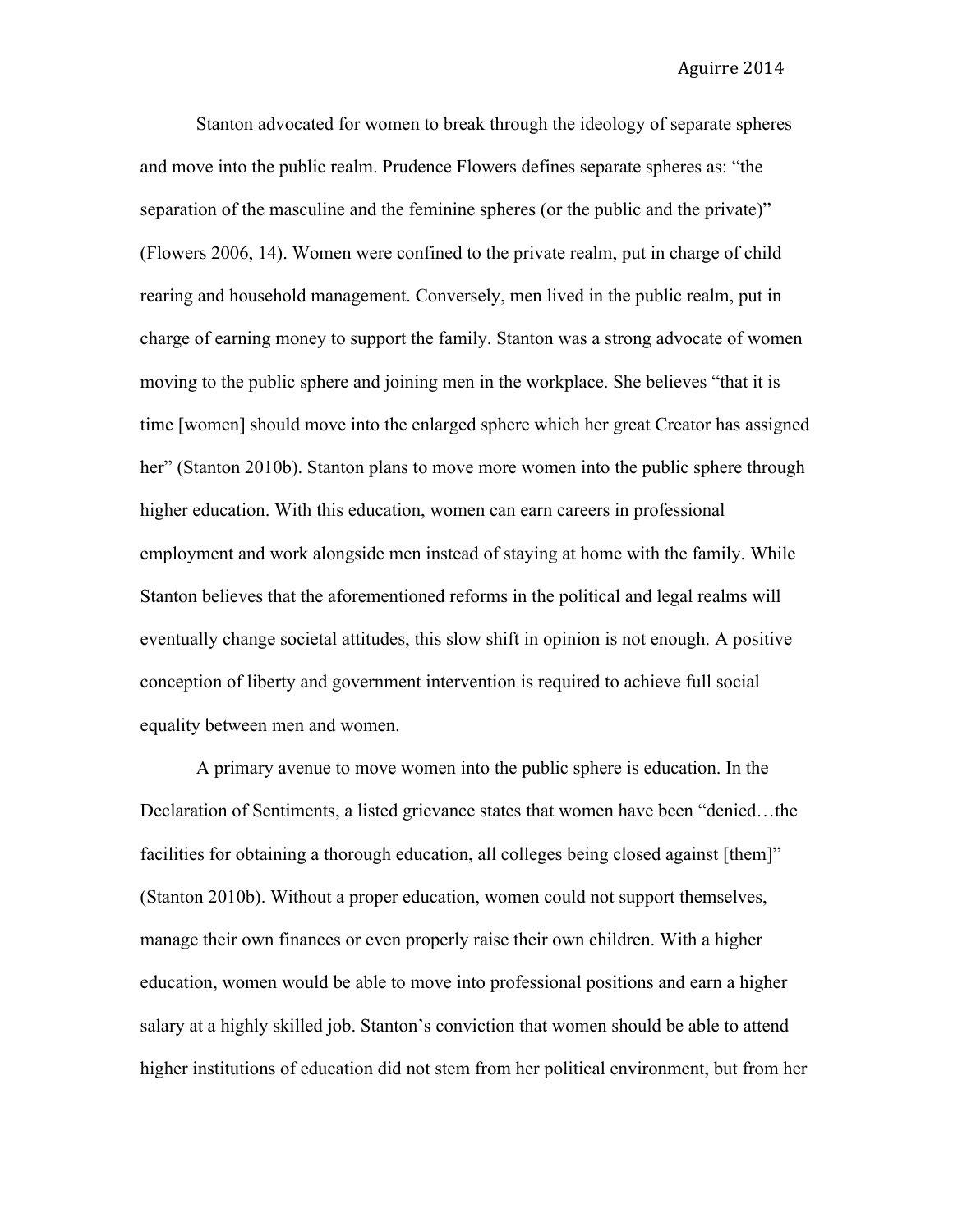personal experience. In her autobiography, *Eighty Years and More*, Stanton describes her outrage at learning that she would not be able to follow her male classmates to Union College. She writes, "I learned of the barrier that prevented me from following in their footsteps – 'no girls admitted here' – my vexation and mortification knew no bounds" (Stanton 1971, 33). Stanton had been in the highest classes of Greek and mathematics, one of the few girls at the Academy to do so. Her frustration at being denied the opportunity to pursue her education at the college level spurred her to argue and advocate for equal educational opportunities for women. While Stanton did attempt to persuade the public to allow women to compete intellectually with men in universities and colleges, she also argued for the use of government intervention to create equality in academic admissions. This solution calls for a positive conception of liberty. Unlike her assessment of political and legal rights, Stanton believes a positive liberty role of government will create equal opportunities for women in education.

Stanton also believes positive liberty will create equal employment opportunities for women in higher skilled professions. She states that men have "monopolized nearly all the profitable employments…[They] close against her all the avenues to wealth and distinction…As a teacher of theology, medicine, or law, [women are] not known" (Stanton 2010a). In moving into the public sphere, women need to join the workplace as equals to men. In reaching this conclusion Stanton was not influenced by her political environment, but rather her personal life. In a letter she wrote to her good friend and fellow women's rights activist Susan B. Anthony, Stanton stated, "I say adieu to the public for a time, for I must give all my moments and my thoughts to my children" (DuBois 1981, 56). This statement describes the conflicting feelings many women still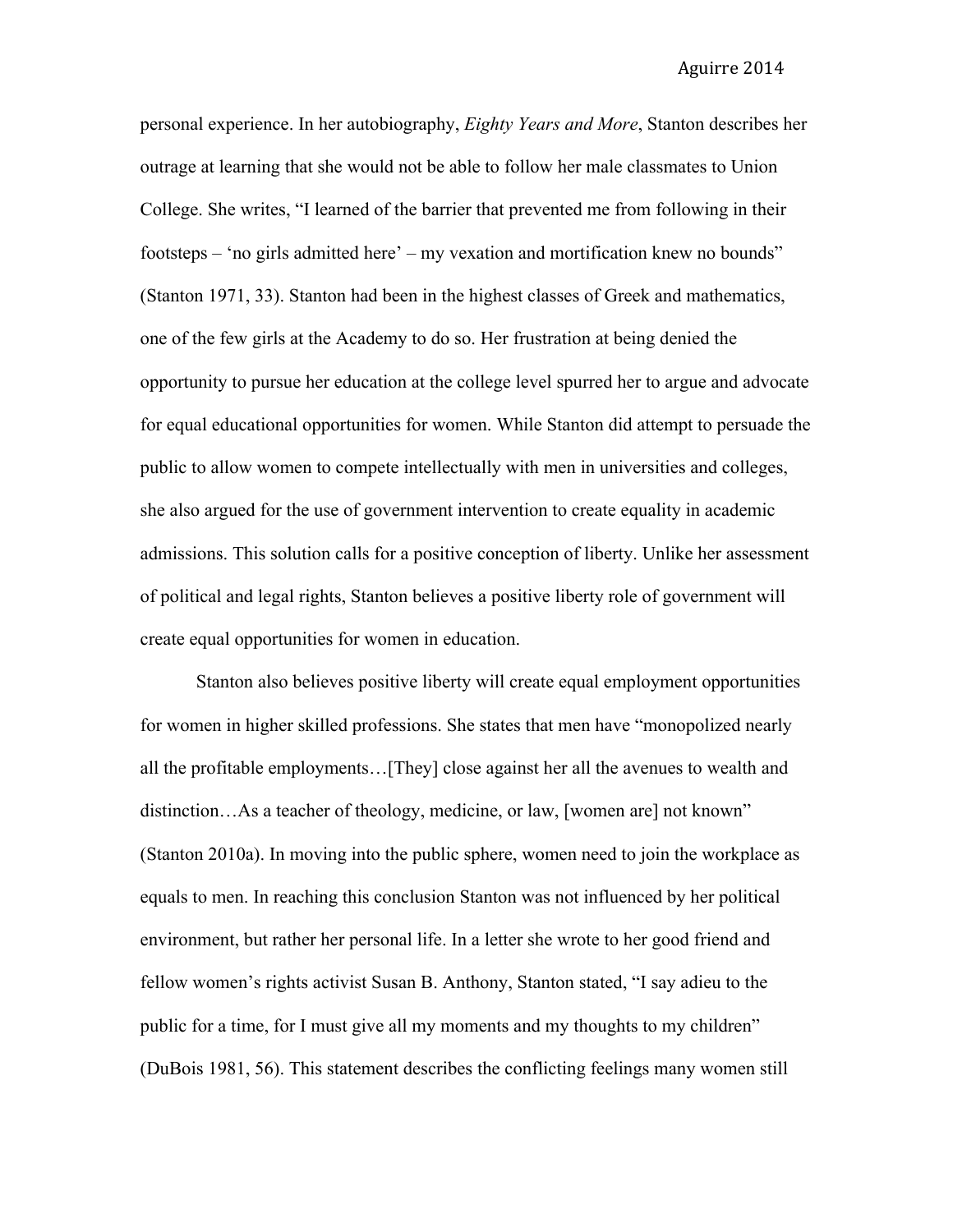struggle with today. While Stanton is eager to move into the public sphere, society still mandates that she take care of her home duties as well. To leave her children for a convention or address would be seen as neglect by society and therefore Stanton is pressured to stay in the private sphere. This predicament is something Stanton wants to combat through advocacy and government intervention. By using the government to pressure employers to hire more women, women will become more prominent in the workplace and will eventually be seen as equals. It is only logical to assume that if men and women are equal in the public sphere, that they would also be considered equal in the private sphere. In this way, husbands and wives would shoulder the burden of both spheres together, sharing the duties of providing for the family along with childrearing and housekeeping work. Through a positive liberty role of government, equality in the public sphere can be achieved.

Stanton's views on gender equality in the public sphere are still somewhat tied to traditional liberalism. She still keeps the individual as the focus of her analysis and maintains that there are natural rights all people inherently have. However, Stanton is greatly expanding these rights from the political and economic realms into a right to equal opportunities in education and employment. Stanton argues for these rights because of her personal experiences in being denied opportunities while men received all the chances they wanted. These rights cannot be secured and protected under a negative conception of liberty because government intervention is required to prevent discrimination from other individuals. Stanton shifts away from traditional liberalism and eagerly adopts a positive conception of liberty to secure social equality in the public sphere.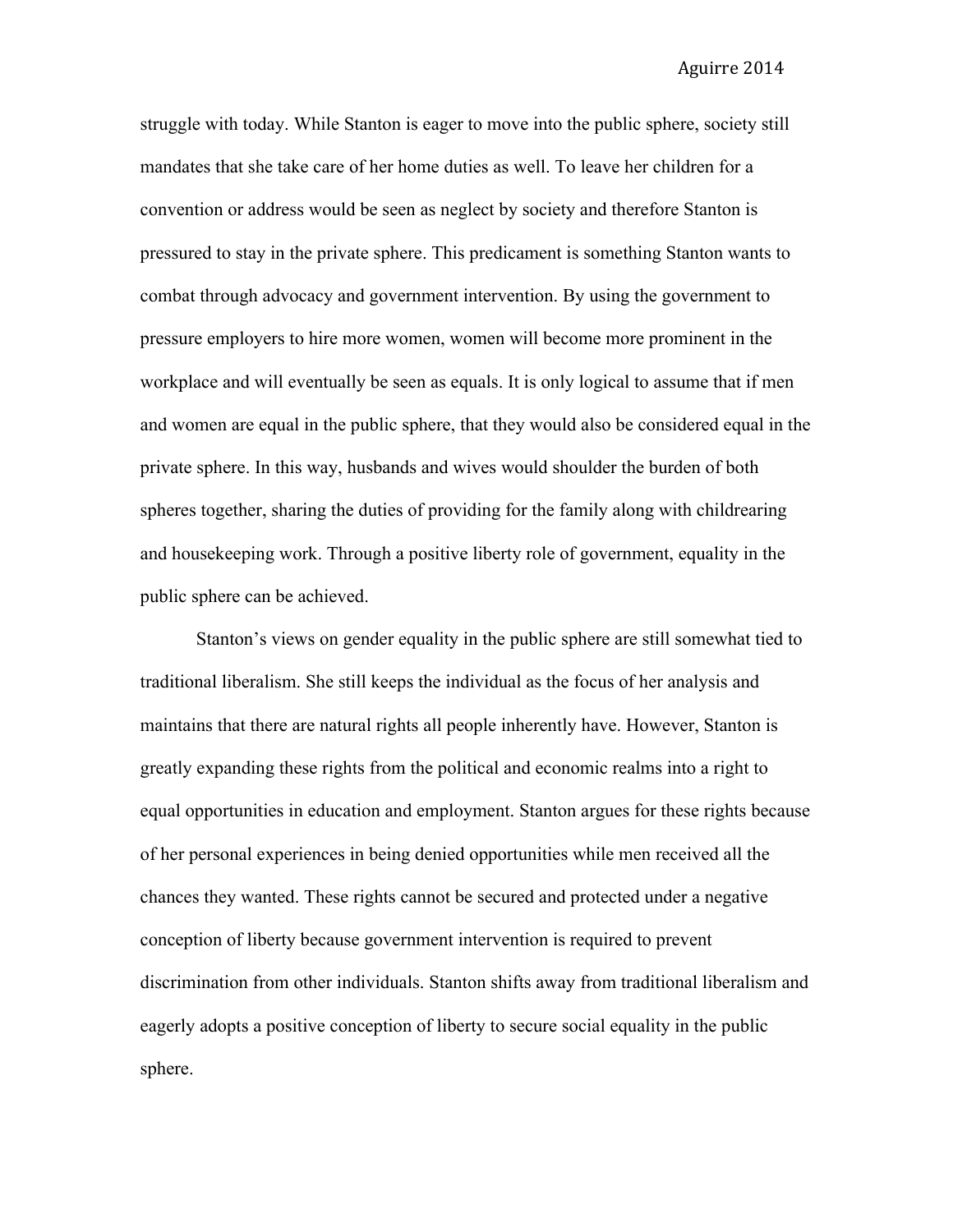# *Social Rights in the Private Sphere*

Stanton also argued for equality in the private sphere in the form of rejecting the sexual double standard and putting husbands and wives on the same level of power in a marriage. She believed that changing the legal and political environment would eventually influence social traditions. In pursuit of these rights, Stanton also adopts a positive liberty model of government, but the potential impact of this model is not as strong as in the public sphere.

According to Stanton, ridding society of the sexual double standard is a necessary step to creating social equality in the private sphere. The sexual double standard was an extension of the ideology of separate spheres. Men and women carried different social stigmas concerning pre-marital sex. Stanton explains this dilemma in the Declaration of Sentiments, "He has...giv[en] to the world a different code of morals for men and women, by which moral delinquencies which exclude women from society, are not only tolerated, but deemed of little account in man" (Stanton 2010b). These "moral delinquencies" refer to sexual misdeeds. Under the sexual double standard, women were punished much more harshly for sexual misconduct than men would be. Stanton does not have a personal account of conflict with this standard outside of her political documents and speeches. However, if only her political environment is examined as a possible source of influence, Stanton never would have advocated against the sexual double standard. Therefore, it's logical to assume that her personal life had some impact on her philosophies on the double standard. While Stanton does embrace a positive conception of liberty in relation to social equality, government intervention in this case would not be quite as effective. Other than passing more stringent sexual delinquency laws for men,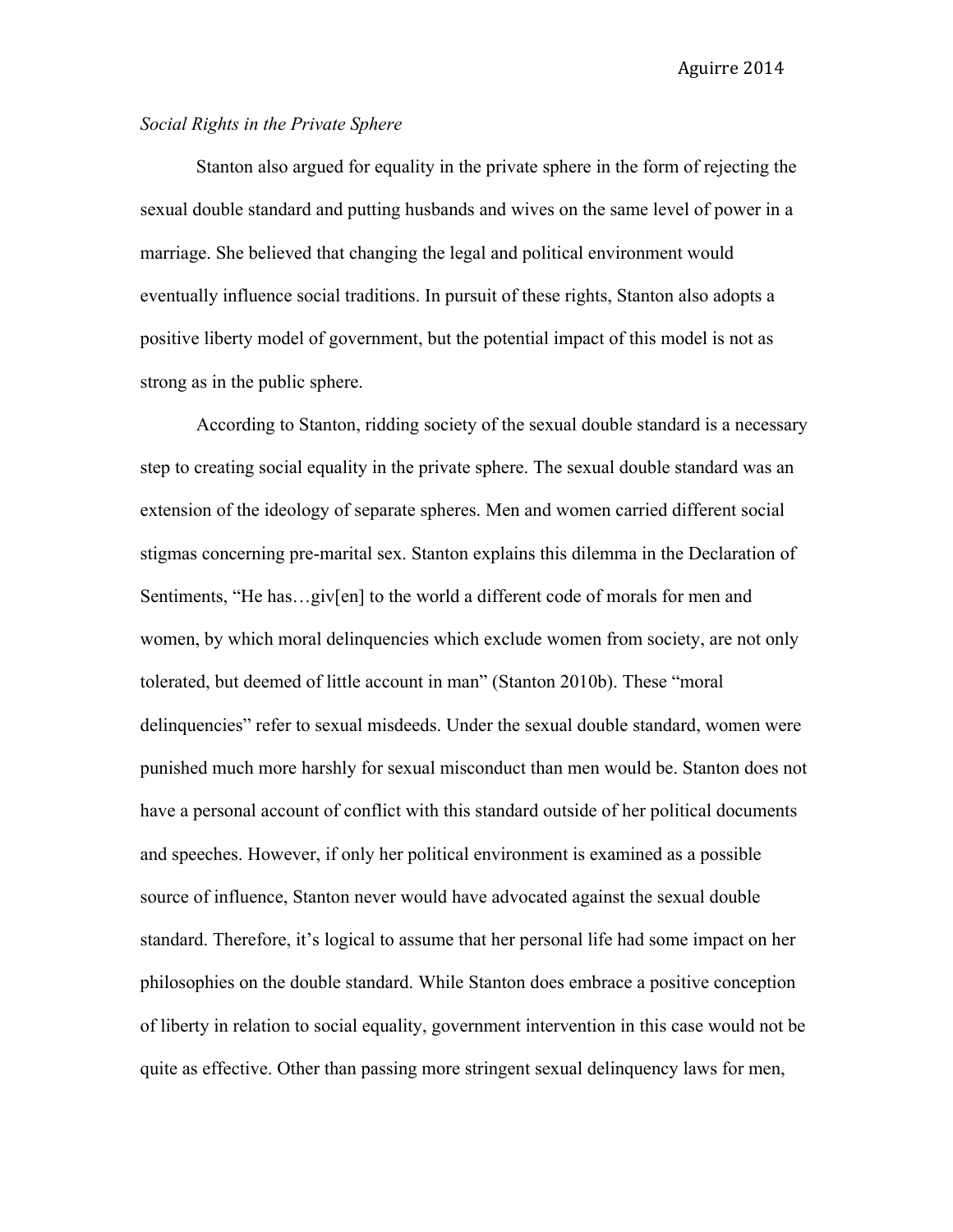there is nothing the government can do to move society away from the double standard. The government deals in tactile solutions and it is difficult for it to wrap its hands around an abstract social standard. In this case, Stanton would have had to rely more on her proposed domino effect – changing the political and legal realm will eventually influence the social realm.

In addition to moving away from the sexual double standard, Stanton also advocated for equality between men and women in marriage. This is one of the few topics that Stanton did not touch on in the Declaration of Sentiments. In a letter written to Susan B. Anthony, Stanton states, "It is in vain to look for the elevation of woman, so long as she is degraded in marriage. I say it is a sin, an outrage on our holiest feelings to pretend that anything but deep, fervent love and sympathy constitutes marriage." (DuBois 1981, 55). Stanton believed both parties should enter into marriage willingly and happily, and those parties should be able to leave the marriage should they want to. Because both parties enter the marriage together, they stand on equal footing. They share both home and work responsibilities equally, free from the ideology of separate spheres. However in reality, the wife is put into a subordinate role under her husband and she is typically confined to her household duties. Unlike with the sexual double standard, Stanton does have direct personal connection with this dilemma. While her husband was fully supportive of her political advocacy, Stanton was still left with the bulk of childrearing and household duties (Ginzberg 2009, 51). As quoted in the previous section, Stanton even gives up attending women's rights conventions to tend to her children. She advocates for equality between men and women in marriage because of her frustration at her own familial situation. If her husband would help her shoulder the childrearing and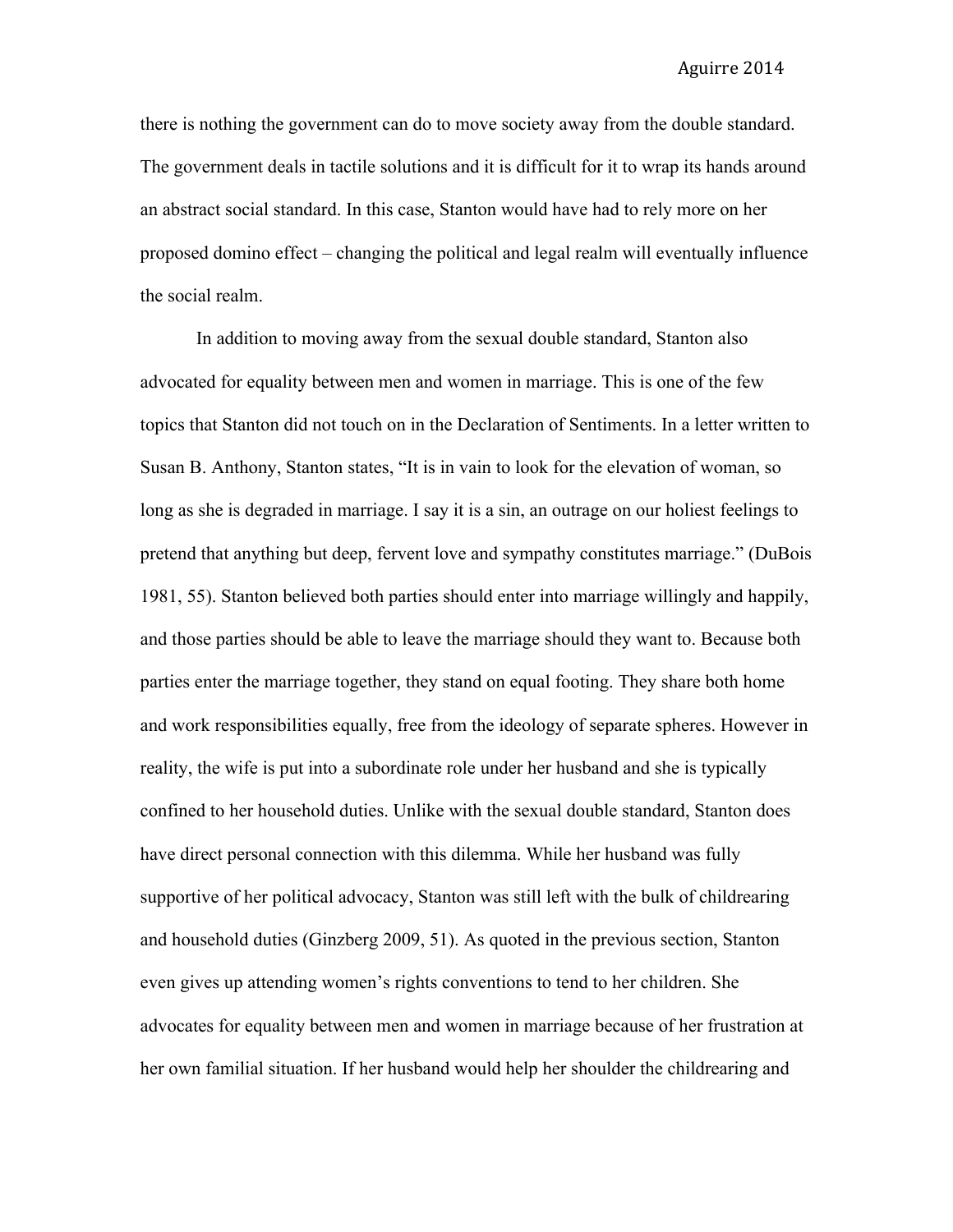household work burden, she would be able to move further into the public sphere. Stanton's propose solution of a positive liberty model of government is even more ineffective for this issue than for the sexual double standard. There is no way to practically or legally govern over the dynamics in people's marriages. Once again, Stanton and other women looking for equality would have to rely on the domino effect of political and legal change to affect social dynamics.

Just like her views on social equality in the public sphere, Stanton's ideas for equality in the private sphere still stem from traditional liberalism. She still places the individual as the base of her analysis and claims that there are certain natural inherent rights. Stanton strays from this model in terms of her prescribed role of government. For social issues, she willingly embraces a positive conception of liberty and relies on government intervention to create equality. However in the private sphere, government intervention is less effective the more personal the issue becomes. Instead of relying on positive liberty to create equality and ensure women's rights, women will just have to wait for political and legal changes to affect the social dynamics in the country.

#### **Conclusion**

Elizabeth Cady Stanton is firmly tied to the liberal tradition. The structure of the discussion provided above demonstrates that she followed closely behind John Locke in his ideas of "life, liberty and property." Stanton's equivalent to life rests in the social rights she advocates for. Her conception of liberty exists in her assessment of political rights and the protection of property is in her legal and economic rights.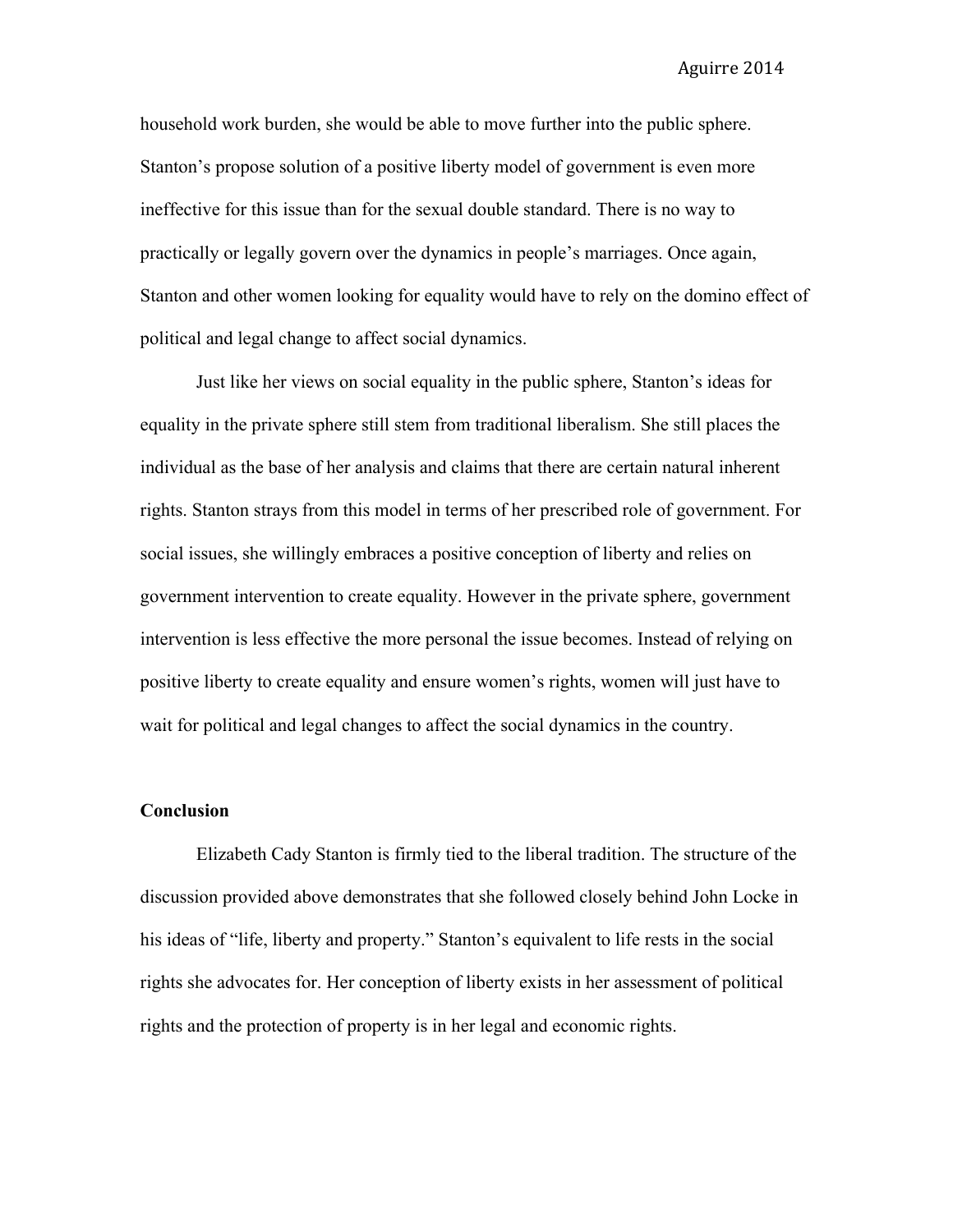For the more tactile rights, including political and legal, Stanton relies on a negative conception of liberty. She falls in line with the Founding Fathers and argues that the government should step out of people's lives and to allow the inherent equality of women to come to the forefront. Conversely for the less tactile rights, those in the social realm, Stanton relies on a positive conception of liberty. She breaks away from her political environment and supports the government stepping in and to take action against discrimination from other individuals. However, Stanton's choices in types of liberty create a catch-22 situation to creating an environment in which these proposed rights are guaranteed.

The government functions best in dealing with tactile problems and is limited to providing tangible solutions. Therefore, the more abstract a conflict becomes, the more difficult it is for the government to intervene. A positive liberty model of government would be most effective in the political and legal realms rather than the social realm. This is the direct opposite of Stanton's assessment.

In fairness, her assessment does make more sense in practice than in theory. Rather than writing a whole new set of laws to create equality for women in the political and legal realms, Stanton opted to work within the existing laws. She argued that women were already equal to men under the U.S. Constitution. In practice, this is a much simpler solution. As for her positive conception of liberty, government intervention in social issues can affect some change, but will not permanently alter the environment. Relying on the slow shifts in public opinion seems to be an unavoidable part of the process.

In answer to my research question, Stanton was heavily influenced by both her political and personal environment. However, she was not influenced by both pieces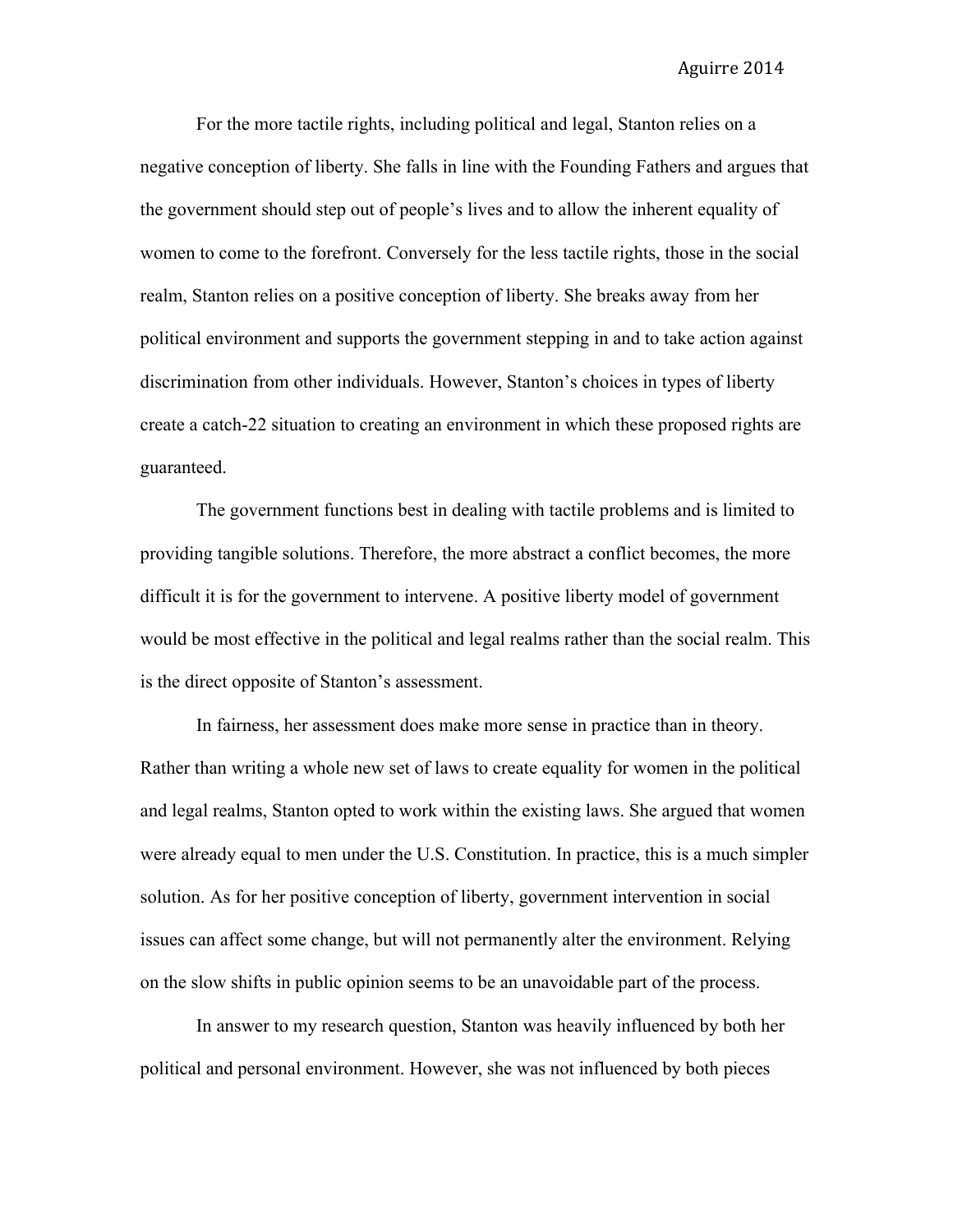equally on all issues. For the political and legal rights she advocated, Stanton was greatly influenced by her political environment. But for the social rights she fought for, she was much more greatly persuaded by her personal experiences. These experiences pushed Stanton to stray from the liberal tradition and add a new layer of positive liberty to the theory. Interestingly, these two sides of Stanton work well together, mostly because all of her issues were fought with the idea of women's equality at the forefront. Rather than two warring sides of her political thought, her separate applications of positive and negative liberty join together to form a cohesive whole – like two sides of a coin.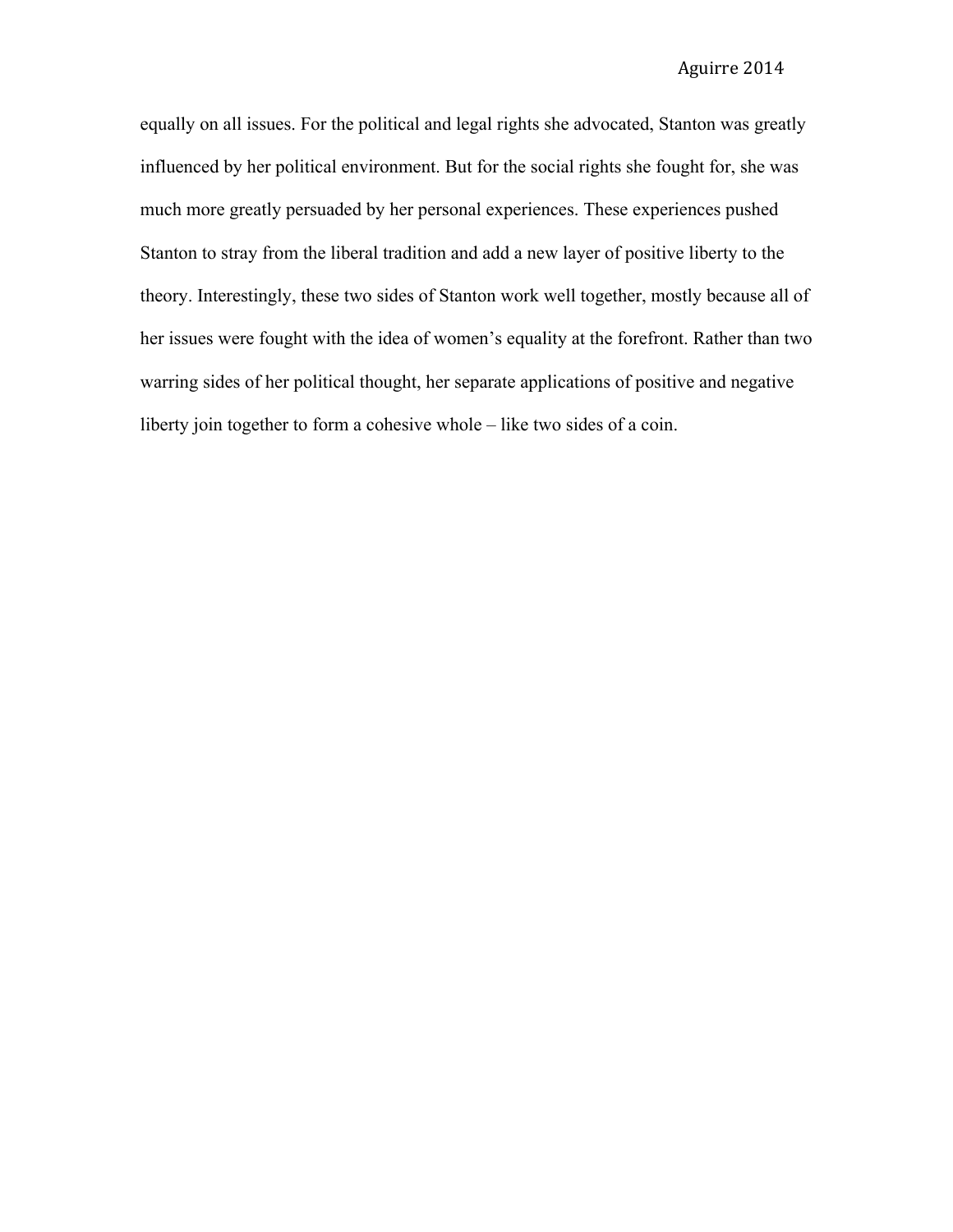# **Bibliography**

*Primary Sources*

DuBois, E. C. (Ed.). (1981). *Elizabeth Cady Stanton, Susan B. Anthony: correspondence, writings, speeches*. New York: Schocken Books.

Locke, J. (1967). *Two treatises of government* (2nd ed.). London: Cambridge U.P.

- Stamper, C. F. (Ed.). (n.d.). *The Constitution of the United States of America, with all of the Amendments; The Declaration of Independence; and The Articles of Confederation* (Kindle version.). Breathitt Classics.
- Stanton, E. C. (1971). *Eighty years and more; reminiscences, 1815-1897*. New York: Schocken Books.
- Stanton, E. C. (2010a). Address to the New York State Legislature. In K. M. Dolbeare & M. S. Cummings (Eds.), *American Political Thought* (6th ed., pp. 234–236). Washington, D.C.: CQ Press.
- Stanton, E. C. (2010b). Declaration of Sentiments and Resolutions. In K. M. Dolbeare & M. S. Cummings (Eds.), *American Political Thought* (6th ed., pp. 231–234). Washington, D.C.: CQ Press.